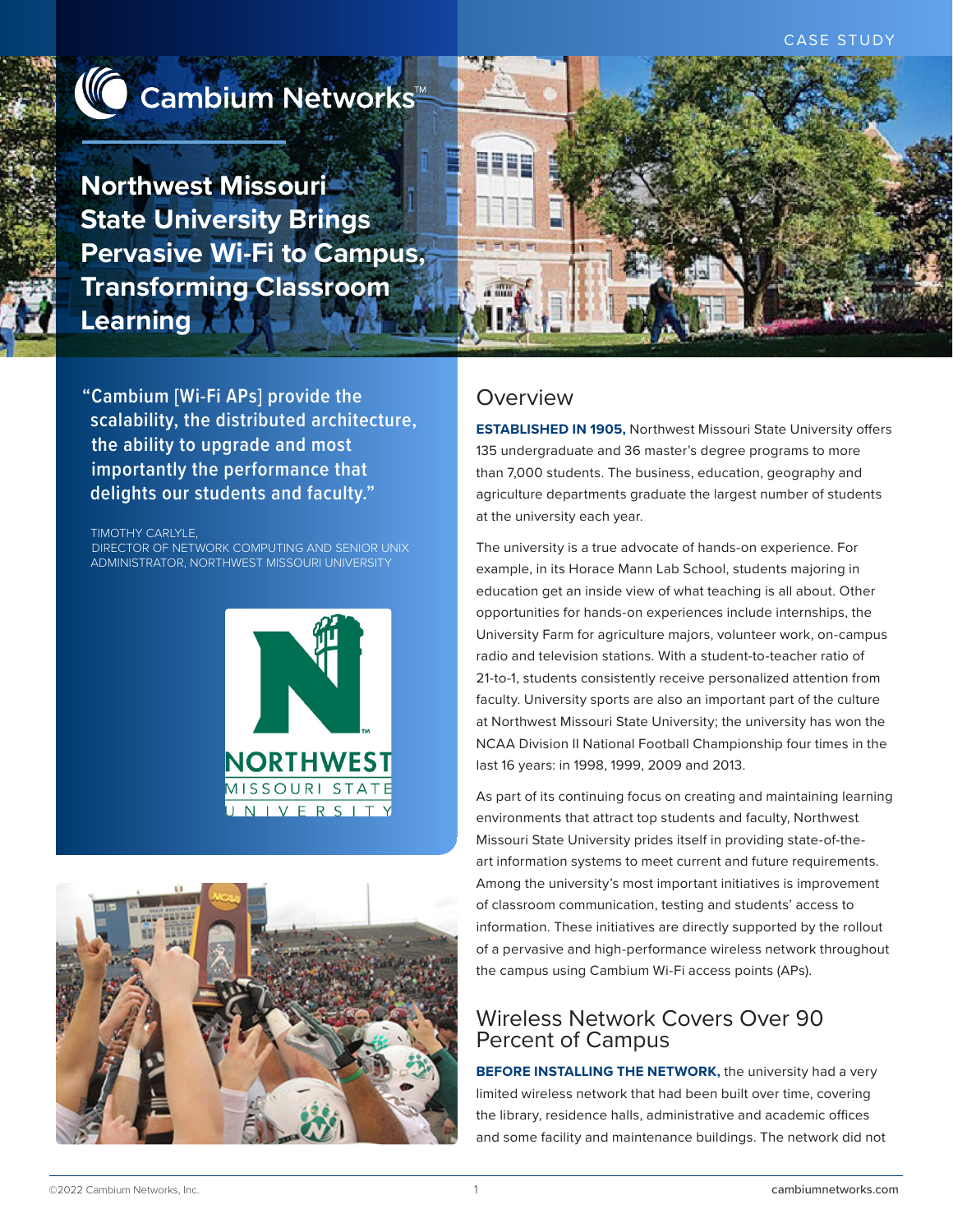cover classrooms and large venues such as the Bearcat Arena, which houses the basketball and volleyball games and seats 2,500 spectators. The network included a single controller in the basement of the library, and this controller was the gateway to the internet for the entire wireless network.

It also represented a single potential point of failure that could bring down the entire network. A single controller through which all wireless traffic passed also proved to be a performance bottleneck – unable to handle the scale and demands of a growing university wireless network. As the network continued to support the increasing number of devices such as laptops, smartphones and tablets, the university searched for a more flexible and powerful solution.

Additionally, each Cambium Wi-Fi AP utilizes directional antennas that cover a wider area over various environments compared to traditional APs. The multi-radio platform enabled the university to support twice as many devices than the former solution for optimal efficiency, value and simplicity.

One of the most notable successes of the university's IT department and the Cambium wireless network occurred with the deployment of pervasive Wi-Fi to 160 classrooms. This deployment supported university-wide online testing, which all departments implemented simultaneously. The deployment proved the scalability and administrative ease of Cambium Wi-Fi technology, which makes it easy to create a single classroom profile and deploy it to all classrooms at once. Following the deployment, the university was able to support a 100-percent increase in device connections.

Pervasive Wi-Fi has also improved classroom communication because teachers are no longer limited to standing in front of the classroom with their computers connected via fixed Ethernet cables. Teachers can now move freely throughout the classroom with their devices and work with students while remaining online. Additionally, students can move freely between lecture buildings and other venues while remaining connected. After bringing Wi-Fi to classrooms, the university's IT department forged ahead with its vision to bring Wi-Fi to Bearcat Arena, administrative buildings and maintenance buildings. The wireless network now covers more than 50 buildings and more than 90 percent of the campus with 400 APs, and has thus far served 3,000 simultaneous users during peak loads.

"Cambium [Wi-Fi APs] provide the scalability, the distributed architecture, the ability to upgrade and most importantly the performance that delights our students and faculty," said Timothy Carlyle, director of network computing and senior UNIX administrator at Northwest Missouri State University. "All of this greatly contributes to our ultimate goal of providing the best learning environment and experience possible. With Cambium [Wi-Fi], we have a wireless network that performs consistently, deploys and expands rapidly, provides insight into user density and devices across our campus, and has won our complete confidence in its ability to deliver optimal service and support our changing needs in the future."

## Advantages of Cambium Wi-Fi

**WITH THE EXPLOSION OF SMARTPHONES AND TABLETS,** mobility has become pervasive. People expect to connect wirelessly. Organizations depend on high-bandwidth to send and receive voice, video and data, from any device to any one. Cambium Wi-Fi APs draw from cellular tower design principles to provide wired-like reliability, increased user density and capacity plus superior security. They perform under the most demanding conditions and have lower infrastructure requirements. When integrated with business and IT objectives, they help you do more than ever before.

2